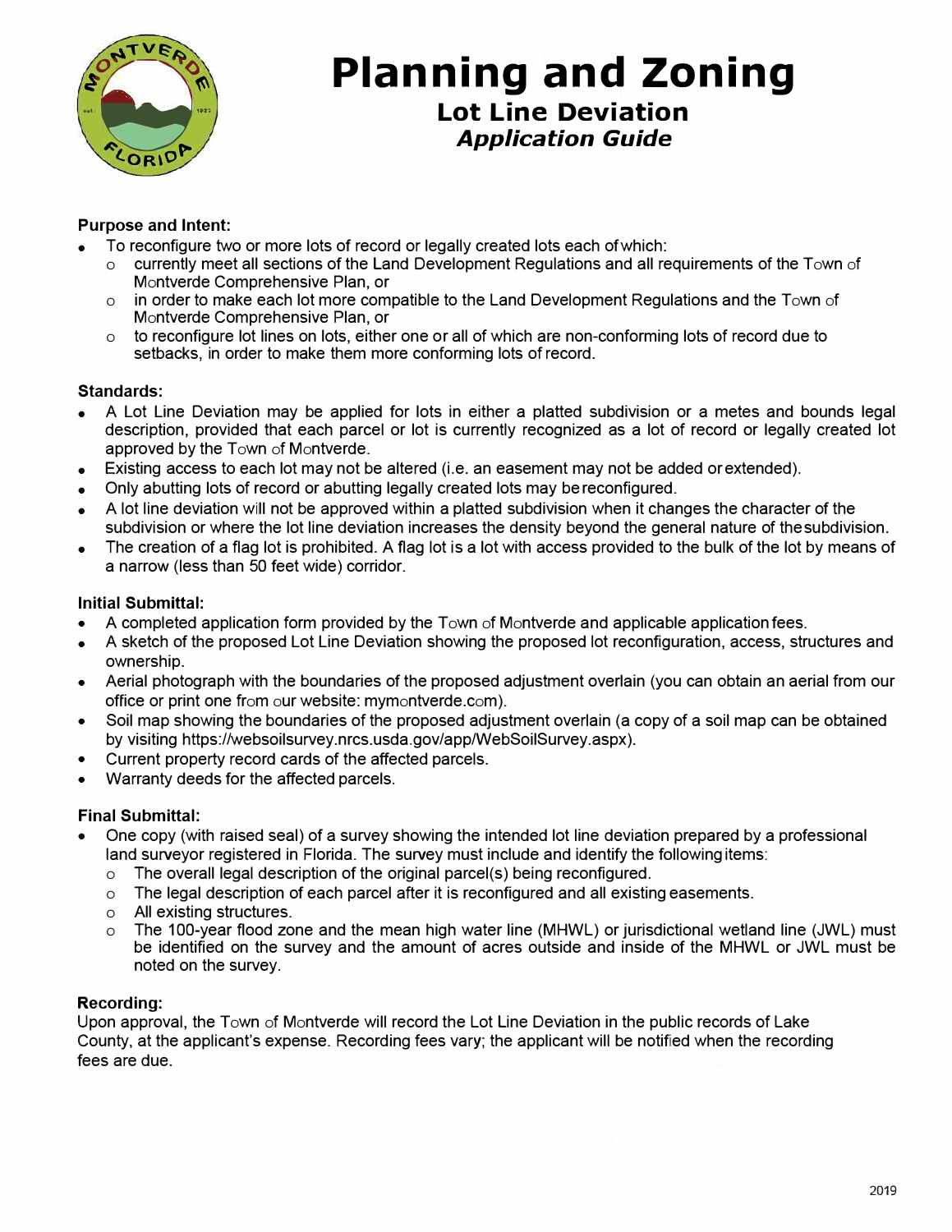

## **Planning and Zoning Lot Line Deviation Application**

| Date: _______________________                                                    |                                                                                                                                                                                                                   |
|----------------------------------------------------------------------------------|-------------------------------------------------------------------------------------------------------------------------------------------------------------------------------------------------------------------|
|                                                                                  |                                                                                                                                                                                                                   |
|                                                                                  |                                                                                                                                                                                                                   |
|                                                                                  |                                                                                                                                                                                                                   |
|                                                                                  |                                                                                                                                                                                                                   |
|                                                                                  |                                                                                                                                                                                                                   |
|                                                                                  |                                                                                                                                                                                                                   |
|                                                                                  |                                                                                                                                                                                                                   |
|                                                                                  | _Email:________________________                                                                                                                                                                                   |
|                                                                                  |                                                                                                                                                                                                                   |
| How many lots are involved in the lot line deviation?: _________________________ |                                                                                                                                                                                                                   |
| Application #_______________________                                             | To be Completed by Staff Only                                                                                                                                                                                     |
|                                                                                  |                                                                                                                                                                                                                   |
|                                                                                  | Are the parcels lots of records:_______Current Zoning:____________FLUC: ____________________________                                                                                                              |
|                                                                                  | Number of original lots: ____________________Number of lots after reconfiguration: ________________                                                                                                               |
|                                                                                  | Has the property been granted a variance: _____________If yes, Case #_______________What was the variance                                                                                                         |
| for:                                                                             |                                                                                                                                                                                                                   |
|                                                                                  | Affordable Housing Projects: Estimated value of structure(s) and land for each lot. Structure(s):<br>\$__________________+ Land \$______________= Total \$______________________________ If the combined value is |
|                                                                                  | equal to or less than 80% of the median price of a home in the Orlando MSA and/or at least 30% of the<br>dwellings in each phase are affordable, the application qualified for expedited review.                  |
|                                                                                  | Completed on: _______________________DO recorded in ORB: ___________Page: ________                                                                                                                                |
|                                                                                  |                                                                                                                                                                                                                   |
|                                                                                  |                                                                                                                                                                                                                   |